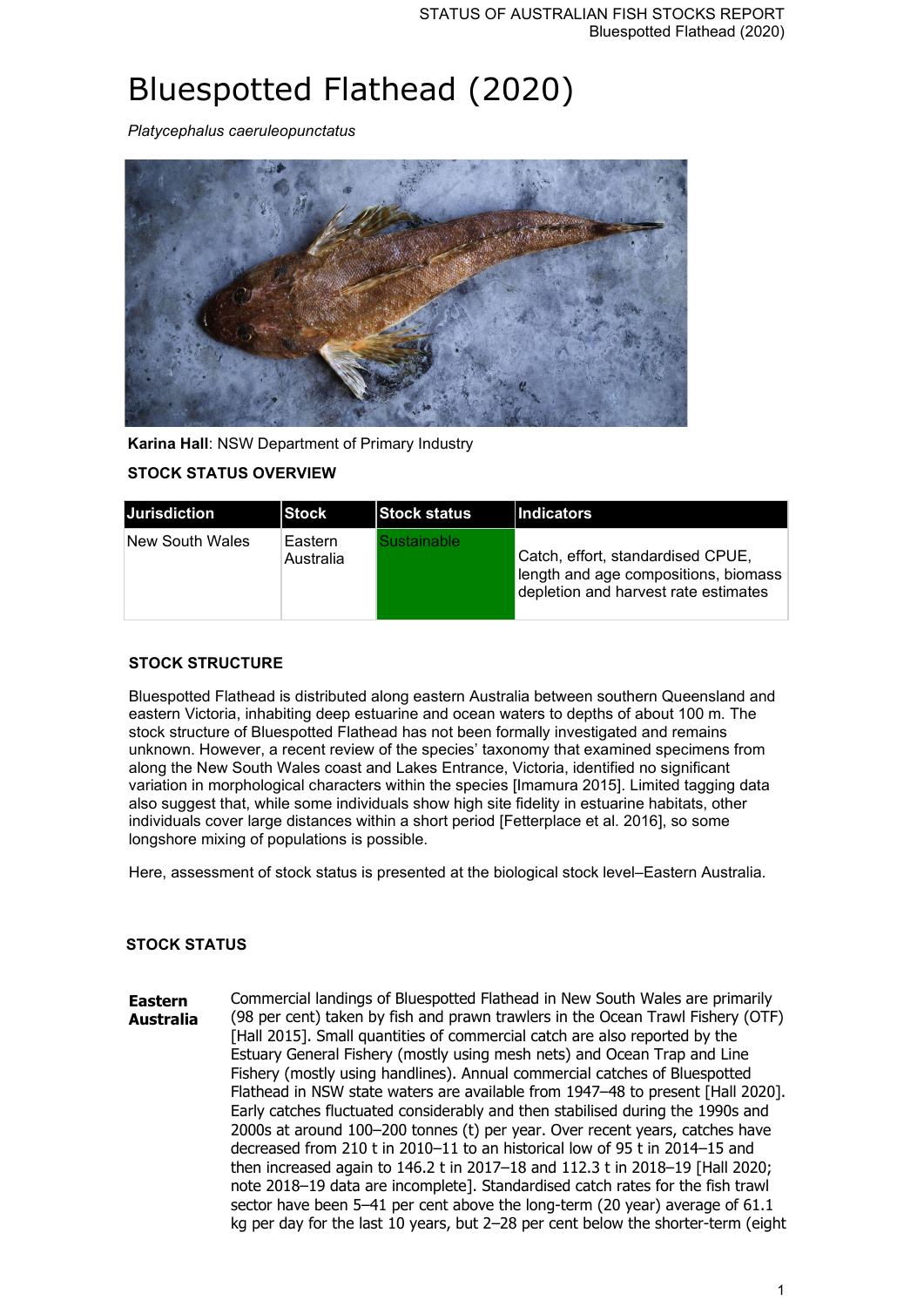year) average of 13.4 kg per hour for the last five years [Hall 2020]. The reliability of these indices as proxies for relative abundance is questionable because of the undue influence of catch reporting changes since July 2009.

The quantities of Bluespotted Flathead taken by fisheries in other jurisdictions are unknown, but assumed to be small. These are generally reported against an undifferentiated flathead group code or included with catches of another sympatric flathead species (e.g., Tiger Flathead, Platycephalus richardsoni in Commonwealth waters and Southern Bluespotted Flathead, Platycephalus speculator in Victorian waters).

Bluespotted Flathead is also a key species for recreational and charter boat fishers in New South Wales. The most recent estimate of the recreational harvest of Bluespotted Flathead (combined with other ocean sand flatheads) in NSW was approximately 281 844 fish or around 129 t during 2017–18 [Murphy et al. 2020]. This estimate was based on a survey of Recreational Fishing Licence (RFL) households, comprised of at least one fisher possessing a longterm (1 or 3 years duration) fishing licence and any other fishers resident within their household. The equivalent estimated recreational harvest in 2013–14 was 32.3 per cent larger at around 416 195 fish [Murphy et al. 2020]. Relative to the commercial catch, the estimated statewide harvest of 210 t in 2013–14 accounted for approximately 64.6 per cent of the total harvest of Bluespotted Flathead from NSW waters [Hall 2020]. Charter boat catches remained at less than 10 t in most years since data collection started in 2000–01, but recently increased to 15.6 t in 2016–17, possibly in response to improved reporting compliance. Statewide estimates of the annual Aboriginal harvest of Bluespotted Flathead in NSW waters are unknown.

Catch rates in the recreational sector (in number of fish per fisher day) are only available for combined flathead species, of which sand flatheads are likely to comprise approximately 93 per cent of the total catch from ocean waters. These data indicate that there was a slight increase in catch rates of ocean flathead between surveys done in 2001–01 and in 2013–14, from 1.1 to 1.3 fish per fisher day [West et al. 2015]. Nominal catch rates in the charter boat sector also show a slight increase over the last 15 years for which data are available [Hall 2020].

Results of modified Catch-MSY analyses [Martell and Froese 2013, Haddon et al. 2018] of 12 historical catch series comprised of different recreational fishing scenarios combined with reported commercial and charter boat catches and discard estimates, predicted that the biomass of Bluespotted Flathead in New South Wales waters had been heavily fished in the past, but had recovered to 32.6–34.2 per cent of the estimated maximum biomass in 2017, which is above the limit reference point of 20 per cent [Hall 2018]. Annual length frequencies of fish sampled from the commercial catch over a period spanning 45 years also indicate that the length structure of the population has remained stable [Hall 2020]. The above evidence indicates that the biomass of this stock is unlikely to be depleted and that recruitment is unlikely to be impaired.

The total number of active operators in the OTF has steadily declined from 171 in 1997–98 to 68 in 2018–19 [Hall 2020]. Reported effort in total days fished for Bluespotted Flathead by OTF fishers increased from 13 785 days in 1997–98 to a maximum of 15 946 days in 2002–03, before declining rapidly until 2009–10. Reported effort in 2019–18 was just 4 863 days, which represents 30.5 per cent of the amount of effort that was reported historically in 2002–03. The most recent statewide recreational survey in 2013–14, estimated that recreational fishing participation rates have also decreased by 30 per cent from over 1 million participants (16.6 per cent of population) in 2000–01 to 836 632 (11.7 per cent) in 2013–14 [West et al. 2015]. Concurrently, estimated fishing effort for all species combined decreased by 37 per cent from over 5 million fisher days (and 5.6 days per fisher) in 2000–01 to 3.2 million (and 4.3 days per fisher) in 2013– 14.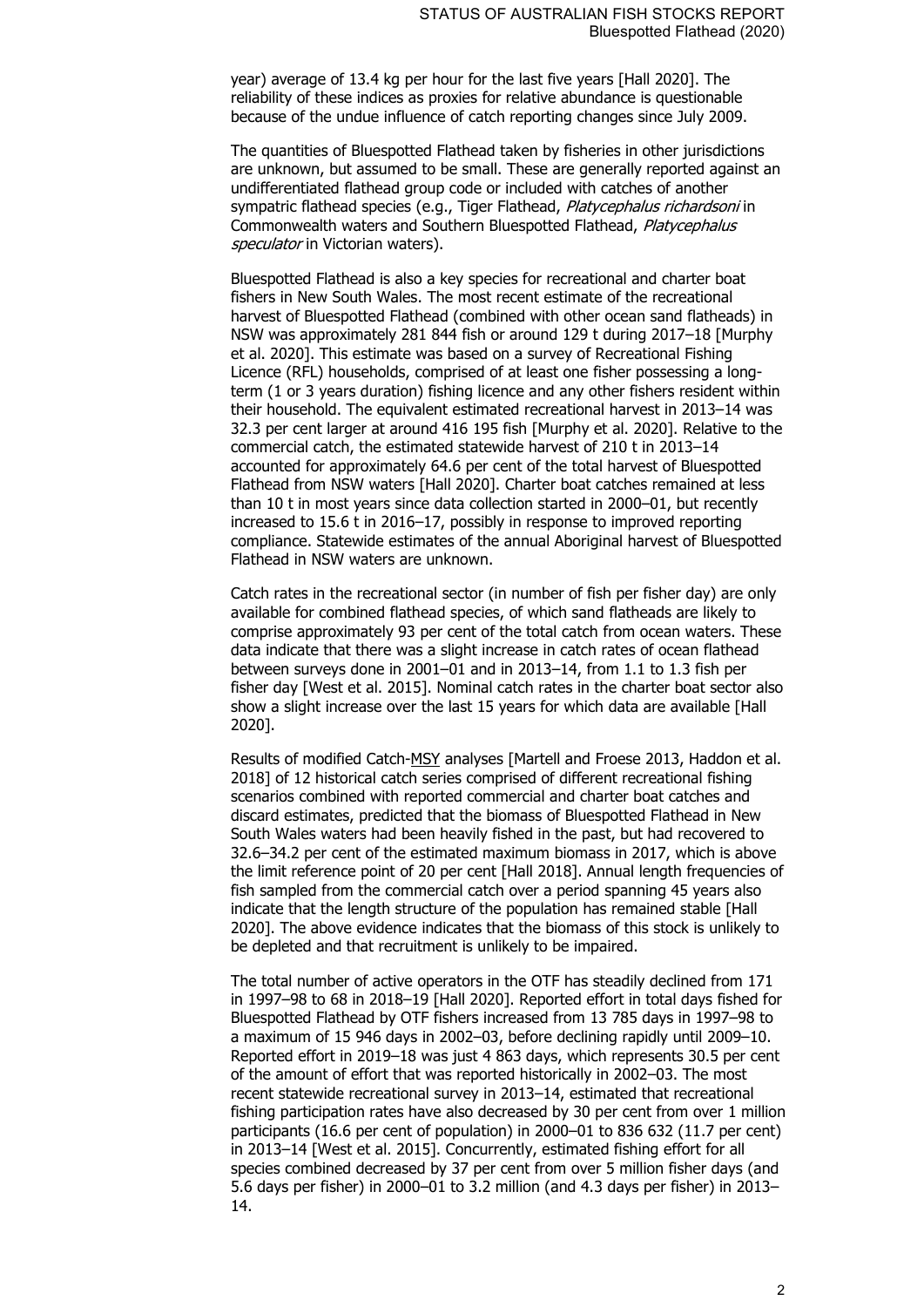Results of modified Catch-MSY analyses estimate that the harvest rate of all sectors on Bluespotted Flathead in New South Wales (0.054–0.088) has been below the limit reference point of FMSY (0.079–0.098) since 2014, irrespective of which historical catch series was analysed [Hall 2018]. Catch-curve analyses of numbers-at-age data supported this result, with fishing mortality approximately equal to an average estimate of natural mortality of M=0.49 [Hall 2020]. However, this latter result depends on the accuracy of the estimated value for M, which varied (0.45 and 0.65) depending on the method of empirical estimation used [modified Hoenig and Pauly equations, respectively, as recommended in Then et al. 2014]. The above evidence indicates that the current level of fishing mortality is unlikely to cause the stock to become recruitment impaired.

On the basis of the evidence provided above, the Eastern Australia biological stock of Bluespotted Flathead is classified as a **sustainable stock**.

#### **BIOLOGY**

**Bluespotted Flathead biology** [Barnes et al. 2011, Barnes 2012]

| <b>Species</b>       | <b>Longevity / Maximum Size</b> | Maturity (50 per cent)                                                           |
|----------------------|---------------------------------|----------------------------------------------------------------------------------|
| Bluespotted Flathead | ∣9 vears, 680 mm TL             | Males: 1.0-1.1 years, 212-231<br>lmm TL Females: 1.8–3.0<br>years, 272–354 mm TL |

## **DISTRIBUTION**



Distribution of reported commercial catch of Bluespotted Flathead

## **TABLES**

| <b>Fishing methods</b> |                                  |
|------------------------|----------------------------------|
|                        | <b>New South</b><br><b>Wales</b> |
| <b>Charter</b>         |                                  |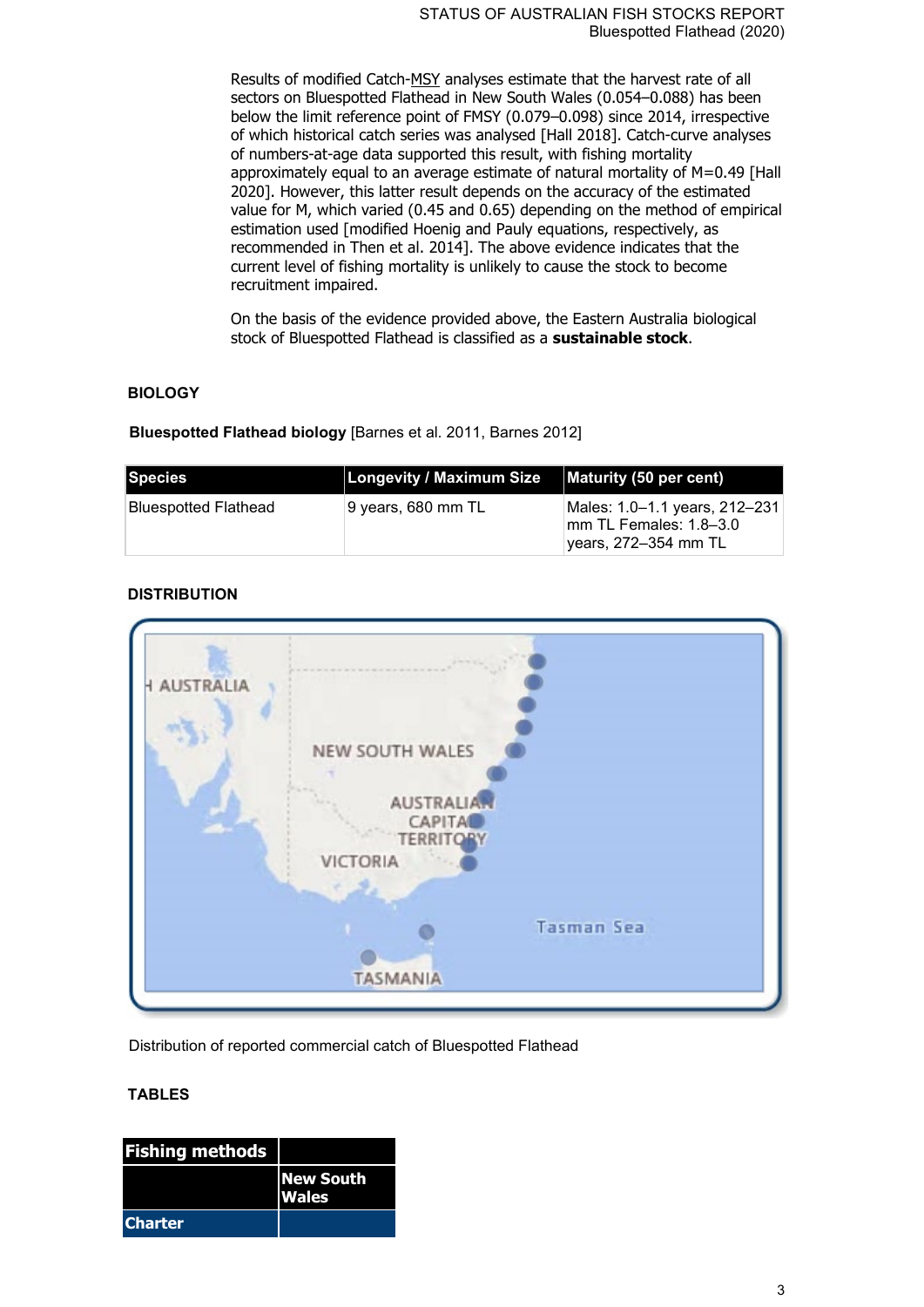#### STATUS OF AUSTRALIAN FISH STOCKS REPORT Bluespotted Flathead (2020)

| <b>Handline</b>     |  |
|---------------------|--|
| <b>Commercial</b>   |  |
| <b>Trawl</b>        |  |
| <b>Recreational</b> |  |
| <b>Handline</b>     |  |

| <b>Management</b><br><b>Methods</b>           |                                  |
|-----------------------------------------------|----------------------------------|
|                                               | <b>New South</b><br><b>Wales</b> |
| <b>Charter</b>                                |                                  |
| <b>Bag and</b><br>possession<br><b>limits</b> | $\checkmark$                     |
| Gear<br>restrictions                          | ✓                                |
| <b>Licence</b>                                | $\checkmark$                     |
| <b>Marine park</b><br>closures                |                                  |
| <b>Size limits</b>                            | ✓                                |
| <b>Commercial</b>                             |                                  |
| <b>Effort limits</b>                          | ✓                                |
| Gear<br>restrictions                          |                                  |
| <b>Limited entry</b>                          | ✓                                |
| <b>Size limits</b>                            | $\checkmark$                     |
| <b>Spatial</b><br>closures                    | ✓                                |
| <b>Total allowable</b><br>catch               | ✓                                |
| <b>Vessel limits</b>                          | $\checkmark$                     |
| <b>Recreational</b>                           |                                  |
| <b>Bag and</b><br>possession<br><b>limits</b> |                                  |
| Gear<br>restrictions                          |                                  |
| <b>Licence</b>                                |                                  |
| <b>Marine park</b><br>closures                |                                  |
| <b>Size limits</b>                            | ✓                                |

| Catch          |                                  |
|----------------|----------------------------------|
|                | <b>New South</b><br><b>Wales</b> |
| <b>Charter</b> | 15.6 t (2016-<br>17'             |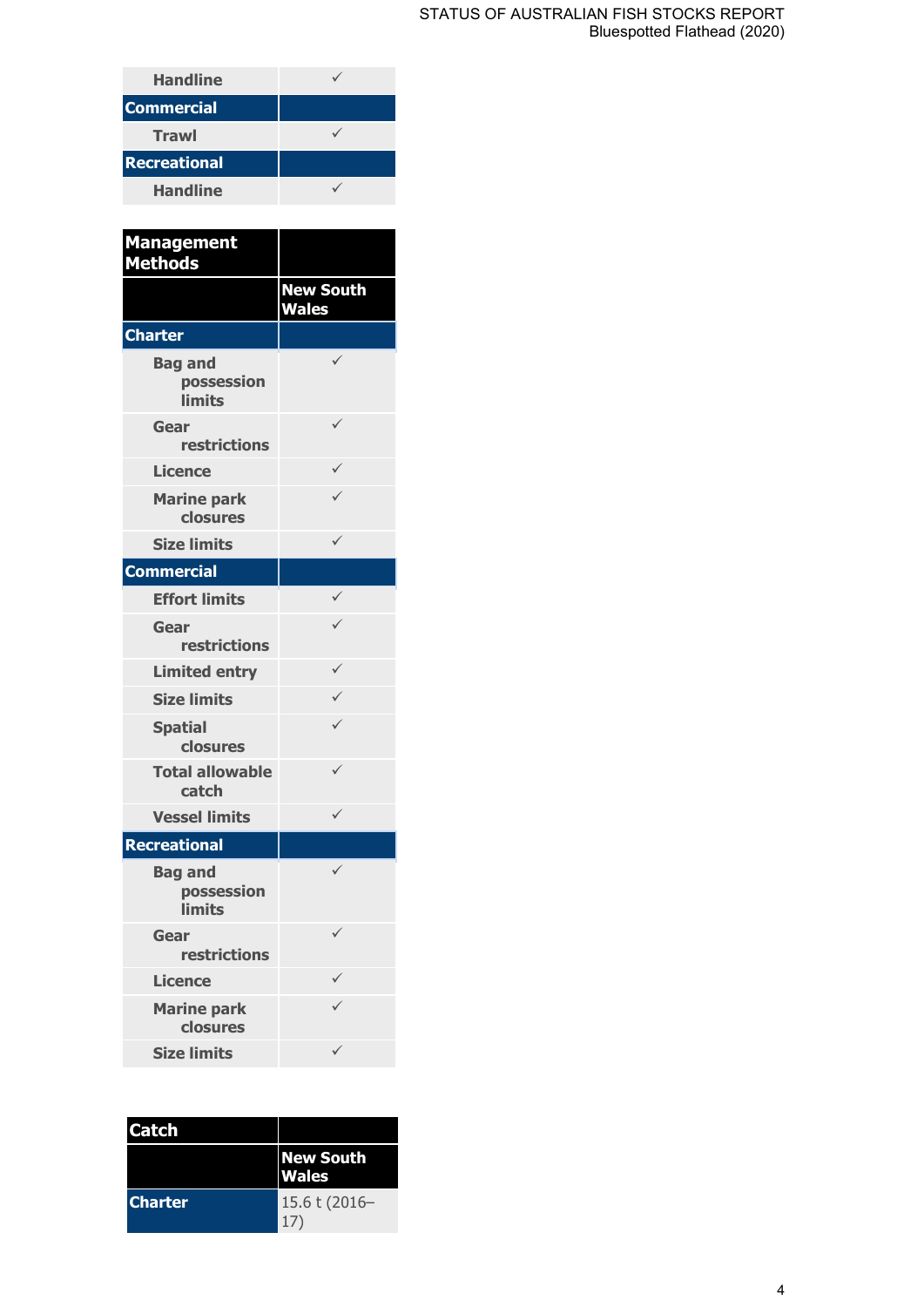| <b>Commercial</b>   | 113.314t        |
|---------------------|-----------------|
| Indigenous          | Unknown         |
| <b>Recreational</b> | 129 t (2017-18) |

**New South Wales – Recreational (catch totals)** Estimate from Murphy et al. [2020], based on a survey of Recreational Fishing Licence households.

**New South Wales – Indigenous (Management Methods)** [https://www.dpi.nsw.gov.au/fishing/aboriginal-fishing\).](https://www.dpi.nsw.gov.au/fishing/aboriginal-fishing)

## **CATCH CHART**



#### Commercial catch of Bluespotted Flathead - note confidential catch not shown

| <b>References</b>       |                                                                                                                                                                                                                                                                                                                           |
|-------------------------|---------------------------------------------------------------------------------------------------------------------------------------------------------------------------------------------------------------------------------------------------------------------------------------------------------------------------|
| Barnes 2012             | Barnes, LM 2012, Comparative assessment of the growth, reproductive biology and life<br>history characteristics of coexisting coastal flathead (Platycephalidae). PhD Thesis.<br>Macquarie University, Sydney                                                                                                             |
| Barnes et al. 2011      | Barnes, LM, Gray, CA and Williamson, JE 2011, Divergence of the growth characteristics and<br>longevity of coexisting Platycephalidae (Pisces). Marine and Freshwater Research, 62: 1308–<br>1317.                                                                                                                        |
| Fetterplace et al. 2016 | Fetterplace, L, Davis, AR, Neilson, JM, Taylor, MD and Knott, NA 2016, Active acoustic<br>tracking suggests that soft sediment fishes can show site attachment: a preliminary<br>assessment of the movement patterns of the blue-spotted flathead (Platycephalus<br>caeruleopunctatus). Animal Biotelemetry, 4(15): 1-11. |
| Haddon et al. 2018      | Haddon, M, Punt, A and Burch, P 2018, simpleSA: A Package containing functions to faciliate<br>relatively simple stock assessments. R package version 0.1.13.                                                                                                                                                             |
| <b>Hall 2015</b>        | Hall, KC 2015, Bluespotted Flathead (Platycephalus caeruleopunctatus), In: Stewart, J,<br>Hegarty, A, Young, C, Fowler, AM and Craig, J (eds), Status of Fisheries Resources in NSW<br>2013–14, NSW Department of Primary Industries, Mosman, pp 41–44.                                                                   |
| <b>Hall 2018</b>        | Hall, KC 2018, Stock status summary and stock assessment report 2018 – Ocean Trawl<br>Fishery (Inshore Prawn, Offshore Prawn, Deepwater Prawn and Northern Fish Trawl) -<br>Bluespotted Flathead (Platycephalus caeruleopunctatus), NSW Department of Primary<br>Industries, Coffs Harbour.                               |